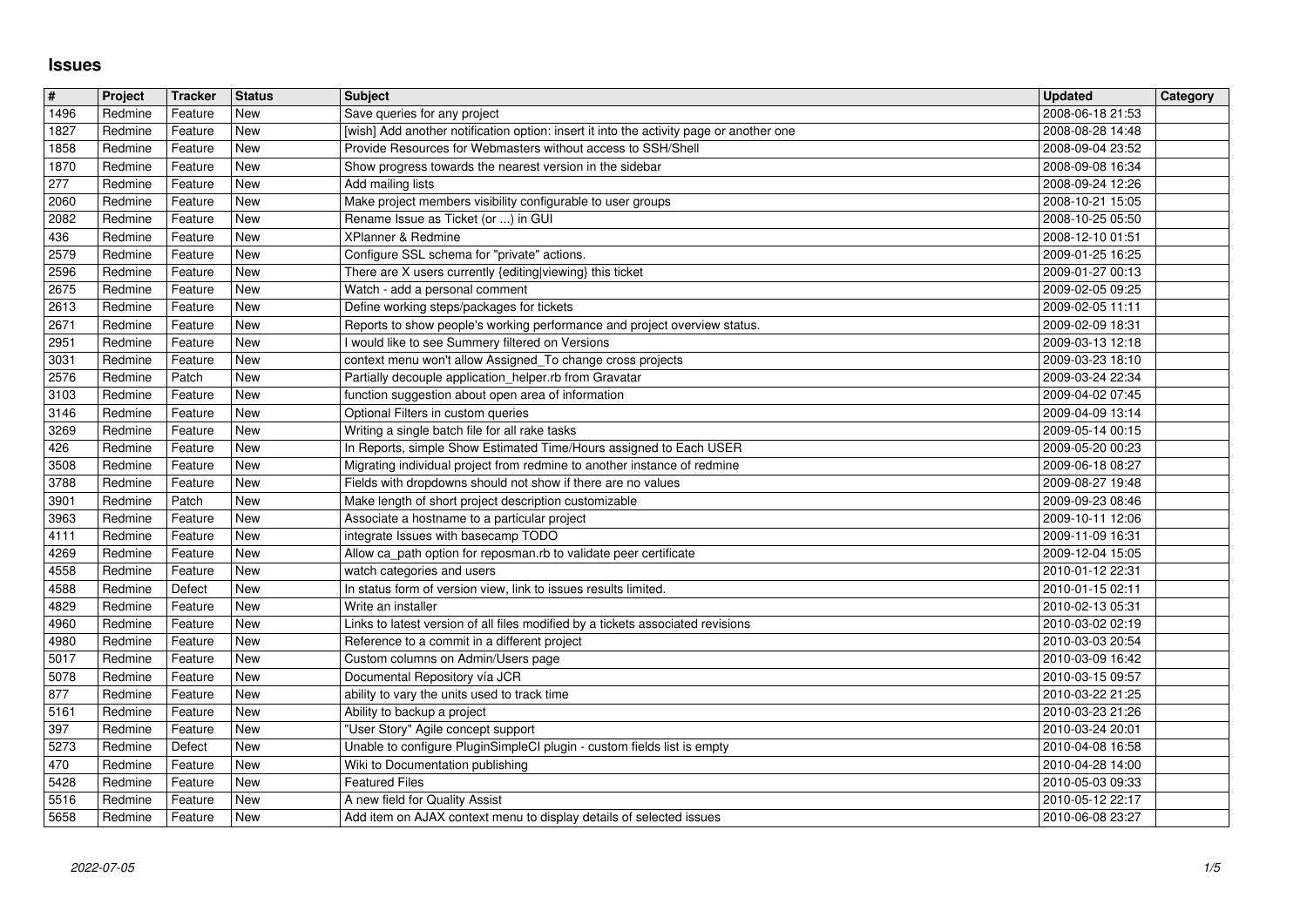| $\overline{\mathbf{H}}$ | Project            | Tracker            | <b>Status</b>            | <b>Subject</b>                                                                                                                               | <b>Updated</b>                       | Category |
|-------------------------|--------------------|--------------------|--------------------------|----------------------------------------------------------------------------------------------------------------------------------------------|--------------------------------------|----------|
| 513<br>5799             | Redmine<br>Redmine | Feature<br>Feature | New<br><b>New</b>        | Different behavior for deployments or users with only one project<br>Add user management and group management permissions                    | 2010-06-18 23:29<br>2010-07-01 15:44 |          |
| 5825                    | Redmine            | Feature            | <b>New</b>               | Fine grained permissions - per project                                                                                                       | 2010-07-06 15:21                     |          |
| 5836<br>4826            | Redmine<br>Redmine | Feature<br>Feature | New<br><b>New</b>        | Add "edit subject" (rename) function to context menu<br>picker needed to find id's of related issues and projects etc                        | 2010-07-08 03:52<br>2010-07-08 17:53 |          |
| 3048                    | Redmine            | Feature            | <b>New</b>               | Central Wiki, FAQ, Documents, etc. for different Projects                                                                                    | 2010-07-21 19:21                     |          |
| 5938<br>5955            | Redmine<br>Redmine | Feature<br>Feature | <b>New</b><br><b>New</b> | Project Page Viewing and Collapsing of Subprojects<br>Hooks should provide all controller instance variables by default                      | 2010-07-26 15:14<br>2010-07-27 06:44 |          |
| 6211                    | Redmine            | Feature            | New                      | Make WikiWords and acronyms as wiki links                                                                                                    | 2010-08-25 17:04                     |          |
| 6212<br>6214            | Redmine<br>Redmine | Feature<br>Feature | <b>New</b><br><b>New</b> | Page synonyms<br>Page name expansion for links                                                                                               | 2010-08-25 17:12<br>2010-08-25 17:25 |          |
| 6213                    | Redmine            | Feature            | <b>New</b>               | Common acronym definition                                                                                                                    | 2010-08-25 17:28                     |          |
| 6062<br>6360            | Redmine<br>Redmine | Feature<br>Feature | <b>New</b><br><b>New</b> | Meeting tracker<br>Title attributes for major interface elements                                                                             | 2010-08-26 18:24<br>2010-09-10 20:09 |          |
| 6321                    | Redmine            | Feature            | <b>New</b>               | Plugin web interface and web installation                                                                                                    | 2010-09-11 09:52                     |          |
| 6367<br>6369            | Redmine<br>Redmine | Feature<br>Feature | <b>New</b><br>New        | Shorten links to tickets in comments to #1234 format on save<br>Add custom format field type that is Resolvers                               | 2010-09-12 06:39<br>2010-09-12 06:51 |          |
| 6380                    | Redmine            | Feature            | New                      | filter in report                                                                                                                             | 2010-09-13 14:32                     |          |
| 6366<br>2646            | Redmine<br>Redmine | Feature<br>Feature | <b>New</b><br><b>New</b> | Due date on an issue should follow the associated release due date if it exists<br>Having a dynamic sitemaps file for search robots scanning | 2010-09-14 11:33<br>2010-09-26 13:46 |          |
| 6535                    | Redmine            | Feature            | <b>New</b>               | Issue "Other Comments" Field                                                                                                                 | 2010-09-29 21:02                     |          |
| 6583<br>6468            | Redmine<br>Redmine | Defect<br>Defect   | <b>New</b><br><b>New</b> | Separate non-subURI Redmine instances on the same machine cannot be logged into at once<br>wrong update query in Issue model                 | 2010-10-06 03:37<br>2010-10-11 12:39 |          |
| 6671                    | Redmine            | Defect             | <b>New</b>               | In version detail page of a project that has sub-projects when you click on a category of a sub-project it opens a wrong page                | 2010-10-14 13:43                     |          |
| 6665<br>6662            | Redmine<br>Redmine | Feature<br>Defect  | <b>New</b><br><b>New</b> | Copy member settings between project<br>JavaScript is not minified for production use                                                        | 2010-10-14 14:42<br>2010-10-14 17:43 |          |
| 6643                    | Redmine            | Feature            | New                      | real priorities                                                                                                                              | 2010-10-25 16:14                     |          |
| 5420                    | Redmine            | Feature            | New                      | User support helper script                                                                                                                   | 2010-10-25 16:58                     |          |
| 4580<br>6645            | Redmine<br>Redmine | Patch<br>Feature   | <b>New</b><br>Reopened   | Run rake db:schema:dump after rake db:migrate_plugins<br>atomic 'grab' button                                                                | 2010-10-25 17:03<br>2010-11-02 15:12 |          |
| 6807                    | Redmine            | Patch              | New                      | internal hostname included in back_url                                                                                                       | 2010-11-02 19:17                     |          |
| 6808<br>6917            | Redmine<br>Redmine | Feature<br>Defect  | New<br><b>New</b>        | first class citizenry for all types of fields in Redmine<br>respond_to_without_attributes? does not work from runner                         | 2010-11-02 19:31<br>2010-11-16 20:24 |          |
| 6951                    | Redmine            | Defect             | <b>New</b>               | Context Menu Broken on Mac                                                                                                                   | 2010-11-24 16:04                     |          |
| 6701<br>7105            | Redmine<br>Redmine | Feature<br>Feature | New<br>New               | Split the Enumerations admin panel to separate panels<br>Popup menu for the Projects link                                                    | 2010-11-27 00:40<br>2010-12-13 22:39 |          |
| 7110                    | Redmine            | Feature            | New                      | Api documentation tab                                                                                                                        | 2010-12-14 15:41                     |          |
| 7109<br>$\boxed{1628}$  | Redmine<br>Redmine | Feature<br>Defect  | New<br>Reopened          | how to assign role for user while registering?<br>redmine sends http on forms on https server                                                | 2010-12-14 19:50<br>2010-12-19 04:58 |          |
| 7151                    | Redmine            | Defect             | New                      | Custom Queries are not working when copied between projects                                                                                  | 2011-01-07 05:35                     |          |
| 5391<br>7204            | Redmine<br>Redmine | Feature<br>Patch   | New<br>New               | progression of versions *per* *branch*<br>Caching of public pages, requested from anonymous users (10x - 20x speed improvements)             | 2011-01-07 18:24<br>2011-01-10 00:49 |          |
| 6058                    | Redmine            | Feature            | New                      | better sub project support                                                                                                                   | 2011-01-18 20:48                     |          |
|                         |                    |                    |                          |                                                                                                                                              |                                      |          |
|                         |                    |                    |                          |                                                                                                                                              |                                      |          |
|                         |                    |                    |                          |                                                                                                                                              |                                      |          |
|                         |                    |                    |                          |                                                                                                                                              |                                      |          |
|                         |                    |                    |                          |                                                                                                                                              |                                      |          |
|                         |                    |                    |                          |                                                                                                                                              |                                      |          |
|                         |                    |                    |                          |                                                                                                                                              |                                      |          |
|                         |                    |                    |                          |                                                                                                                                              |                                      |          |
|                         |                    |                    |                          |                                                                                                                                              |                                      |          |
|                         |                    |                    |                          |                                                                                                                                              |                                      |          |
|                         |                    |                    |                          |                                                                                                                                              |                                      |          |
|                         |                    |                    |                          |                                                                                                                                              |                                      |          |
|                         |                    |                    |                          |                                                                                                                                              |                                      |          |
|                         |                    |                    |                          |                                                                                                                                              |                                      |          |
|                         |                    |                    |                          |                                                                                                                                              |                                      |          |
|                         |                    |                    |                          |                                                                                                                                              |                                      |          |
|                         |                    |                    |                          |                                                                                                                                              |                                      |          |
|                         |                    |                    |                          |                                                                                                                                              |                                      |          |
|                         |                    |                    |                          |                                                                                                                                              |                                      |          |
|                         |                    |                    |                          |                                                                                                                                              |                                      |          |
|                         |                    |                    |                          |                                                                                                                                              |                                      |          |
|                         |                    |                    |                          |                                                                                                                                              |                                      |          |
|                         |                    |                    |                          |                                                                                                                                              |                                      |          |
|                         |                    |                    |                          |                                                                                                                                              |                                      |          |
|                         |                    |                    |                          |                                                                                                                                              |                                      |          |
|                         |                    |                    |                          |                                                                                                                                              |                                      |          |
|                         |                    |                    |                          |                                                                                                                                              |                                      |          |
|                         |                    |                    |                          |                                                                                                                                              |                                      |          |
|                         |                    |                    |                          |                                                                                                                                              |                                      |          |
|                         |                    |                    |                          |                                                                                                                                              |                                      |          |
|                         |                    |                    |                          |                                                                                                                                              |                                      |          |
|                         |                    |                    |                          |                                                                                                                                              |                                      |          |
|                         |                    |                    |                          |                                                                                                                                              |                                      |          |
|                         |                    |                    |                          |                                                                                                                                              |                                      |          |
|                         |                    |                    |                          |                                                                                                                                              |                                      |          |
|                         |                    |                    |                          |                                                                                                                                              |                                      |          |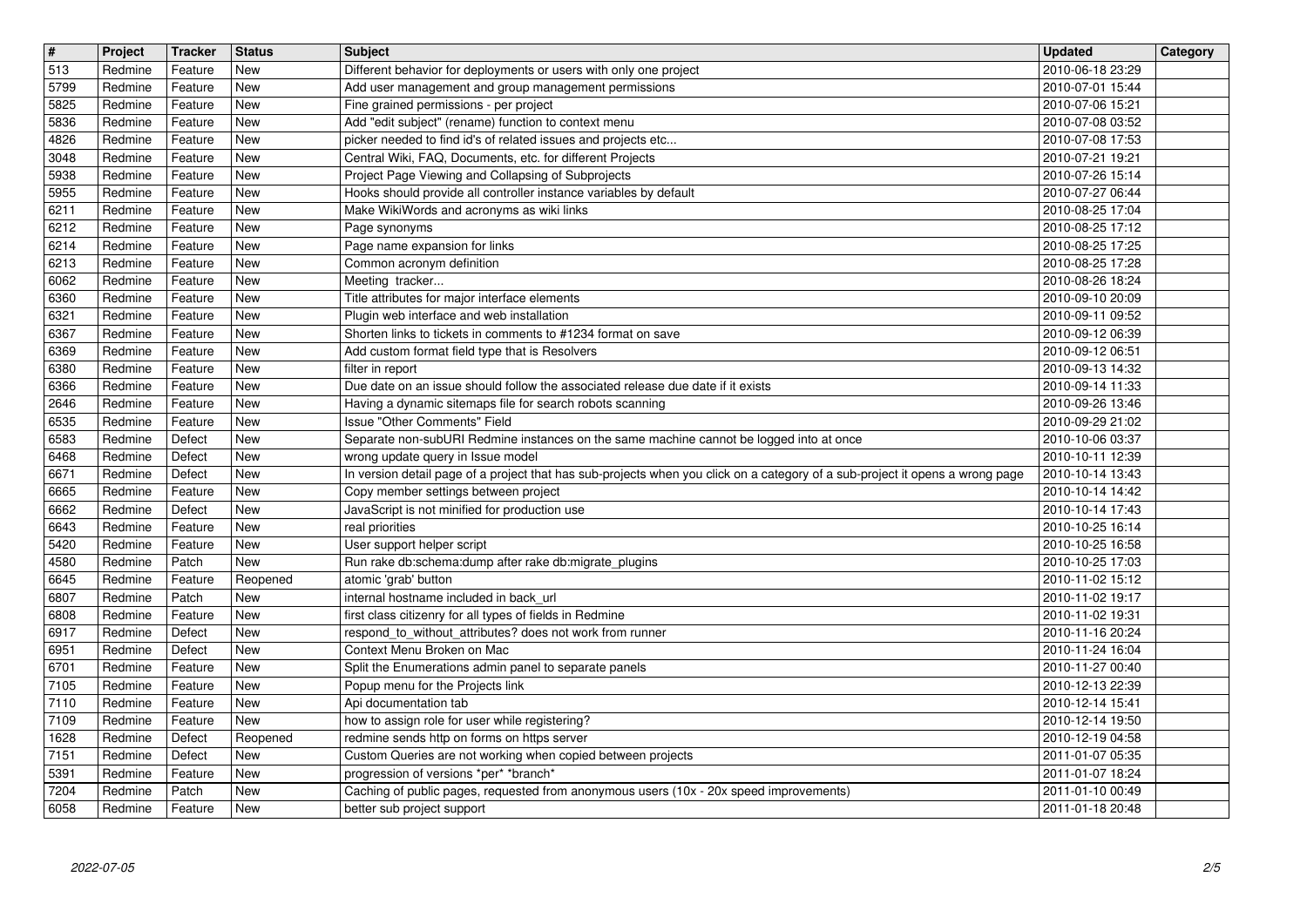| $\overline{\mathbf{H}}$ | Project            | Tracker            | <b>Status</b>            | <b>Subject</b>                                                                                                                                 | <b>Updated</b>                       | Category |
|-------------------------|--------------------|--------------------|--------------------------|------------------------------------------------------------------------------------------------------------------------------------------------|--------------------------------------|----------|
| 6059<br>7388            | Redmine<br>Redmine | Feature<br>Feature | New<br><b>New</b>        | Global links<br>Add option in textarea to use tab to insert tab character in Description                                                       | 2011-01-18 20:49<br>2011-01-20 13:24 |          |
| 7441                    | Redmine            | Feature            | <b>New</b>               | Need of charts bugs report                                                                                                                     | 2011-01-25 18:19                     |          |
| 7558<br>3505            | Redmine<br>Redmine | Feature<br>Feature | <b>New</b><br><b>New</b> | Built-in critical data backup<br>Risk Management                                                                                               | 2011-02-06 02:49<br>2011-02-10 00:11 |          |
| 6805                    | Redmine            | Feature            | <b>New</b>               | add non-ambiguous ISO-ordered date/time formatting                                                                                             | 2011-02-14 18:36                     |          |
| 7617<br>1824            | Redmine<br>Redmine | Feature<br>Feature | <b>New</b><br><b>New</b> | Replicating a redmine instance geographically across continents<br>Pastebin                                                                    | 2011-02-15 07:24<br>2011-03-04 21:05 |          |
| 7972                    | Redmine            | Feature            | New                      | Include SSL configuration in default setup procedure                                                                                           | 2011-03-23 18:54                     |          |
| 5640<br>5483            | Redmine<br>Redmine | Feature<br>Feature | <b>New</b><br><b>New</b> | Write access to the repository. Or the link between the repository and the other sections.<br>Change subtask view                              | 2011-03-29 12:55<br>2011-04-03 11:17 |          |
| 8109                    | Redmine            | Patch              | New                      | Support for global permissions in acts_as_attachable                                                                                           | 2011-04-08 23:09                     |          |
| 3895<br>5537            | Redmine<br>Redmine | Feature<br>Feature | <b>New</b><br><b>New</b> | CSS class "selected" should be assigned to selected items in the top-menu<br>Simplify Wiki cross-page linking                                  | 2011-04-09 18:54<br>2011-05-06 10:46 |          |
| 8567                    | Redmine            | Feature            | <b>New</b>               | Move to capistrano for automation of installation/upgrade                                                                                      | 2011-06-09 02:46                     |          |
| 8598<br>8657            | Redmine<br>Redmine | Feature<br>Defect  | <b>New</b><br><b>New</b> | links to email for any user<br>CSV export fails when issue has too much text                                                                   | 2011-06-16 17:13<br>2011-06-21 14:24 |          |
| 561                     | Redmine            | Feature            | New                      | Invites                                                                                                                                        | 2011-07-13 18:26                     |          |
| 8595<br>8837            | Redmine<br>Redmine | Feature<br>Defect  | <b>New</b><br>New        | Standards Adoption / Contribution<br>RSS feed reports anonymus and the correct (named) user is in the changeset                                | 2011-07-14 18:20<br>2011-07-18 17:43 |          |
| 8966                    | Redmine            | Feature            | <b>New</b>               | Support for keyword substitution in SVN                                                                                                        | 2011-08-11 16:26                     |          |
| 9138<br>9133            | Redmine<br>Redmine | Defect<br>Feature  | <b>New</b><br><b>New</b> | db:encrypt used "can't convert nil into String" "undefined method `destroy' for {}:Hash"<br>improve error message about missing priority field | 2011-08-29 10:39<br>2011-08-29 19:39 |          |
| 9319                    | Redmine            | Patch              | <b>New</b>               | Prevent passing :label option to HTML tag in TabularFormBuilder                                                                                | 2011-09-26 14:16                     |          |
| 3428<br>9604            | Redmine<br>Redmine | Feature<br>Feature | New<br><b>New</b>        | Need AJAX Based Issue Addition<br>Make project name in Actvity stream items as link                                                            | 2011-11-04 19:59<br>2011-11-21 06:20 |          |
| 2460                    | Redmine            | Feature            | New                      | List files on version page                                                                                                                     | 2011-11-22 23:52                     |          |
| 3603<br>9881            | Redmine<br>Redmine | Feature<br>Defect  | <b>New</b><br><b>New</b> | Add a way to change issue start-/due dates directly from the issue list<br>View 1st diff: Rendering common/error (404)                         | 2011-11-24 20:29<br>2011-12-27 13:44 |          |
| 10014                   | Redmine            | Defect             | <b>New</b>               | Problem with issue updates through feeds                                                                                                       | 2012-01-17 15:12                     |          |
| 10012                   | Redmine            | Defect             | <b>New</b>               | Press EDIT in repository in last SVN version doesn't show any page                                                                             | 2012-01-21 10:57                     |          |
| 10011<br>10058          | Redmine<br>Redmine | Feature<br>Feature | <b>New</b><br><b>New</b> | Ability to mark the current task<br>Hide list of members                                                                                       | 2012-01-23 13:03<br>2012-01-26 12:45 |          |
| 10076                   | Redmine            | Defect             | <b>New</b>               | Query browser bookmarks fail if not logged in.                                                                                                 | 2012-01-27 14:05                     |          |
| 9811<br>10188           | Redmine<br>Redmine | Defect<br>Feature  | New<br>New               | SaveFileDialog popsup on various links<br>Add new frame section to Overview tab                                                                | 2012-01-30 12:18<br>2012-02-09 18:17 |          |
| 10203                   | Redmine            | Feature            | New                      | Limit the amount of data returned by scm diff commands                                                                                         | 2012-02-10 22:02                     |          |
| 10271<br>10307          | Redmine<br>Redmine | Feature<br>Feature | New<br>New               | HTML5 Offline support<br>Enable tracking of external bugs                                                                                      | 2012-02-18 13:52<br>2012-02-23 14:14 |          |
| 10408                   | Redmine            | Feature            | New                      | Support More Hyperlink Protocols in the Wiki Formatter (textile/formatter.rb)                                                                  | 2012-03-08 19:02                     |          |
| 10418<br>10453          | Redmine<br>Redmine | Feature<br>Feature | New<br>New               | Issue mapping (external issues and data import/export)<br>Add revision-management for file uploads                                             | 2012-03-10 22:13<br>2012-03-15 15:48 |          |
| 10475                   | Redmine            | Feature            | New                      | Installation script                                                                                                                            | 2012-03-18 11:46                     |          |
|                         |                    |                    |                          |                                                                                                                                                |                                      |          |
|                         |                    |                    |                          |                                                                                                                                                |                                      |          |
|                         |                    |                    |                          |                                                                                                                                                |                                      |          |
|                         |                    |                    |                          |                                                                                                                                                |                                      |          |
|                         |                    |                    |                          |                                                                                                                                                |                                      |          |
|                         |                    |                    |                          |                                                                                                                                                |                                      |          |
|                         |                    |                    |                          |                                                                                                                                                |                                      |          |
|                         |                    |                    |                          |                                                                                                                                                |                                      |          |
|                         |                    |                    |                          |                                                                                                                                                |                                      |          |
|                         |                    |                    |                          |                                                                                                                                                |                                      |          |
|                         |                    |                    |                          |                                                                                                                                                |                                      |          |
|                         |                    |                    |                          |                                                                                                                                                |                                      |          |
|                         |                    |                    |                          |                                                                                                                                                |                                      |          |
|                         |                    |                    |                          |                                                                                                                                                |                                      |          |
|                         |                    |                    |                          |                                                                                                                                                |                                      |          |
|                         |                    |                    |                          |                                                                                                                                                |                                      |          |
|                         |                    |                    |                          |                                                                                                                                                |                                      |          |
|                         |                    |                    |                          |                                                                                                                                                |                                      |          |
|                         |                    |                    |                          |                                                                                                                                                |                                      |          |
|                         |                    |                    |                          |                                                                                                                                                |                                      |          |
|                         |                    |                    |                          |                                                                                                                                                |                                      |          |
|                         |                    |                    |                          |                                                                                                                                                |                                      |          |
|                         |                    |                    |                          |                                                                                                                                                |                                      |          |
|                         |                    |                    |                          |                                                                                                                                                |                                      |          |
|                         |                    |                    |                          |                                                                                                                                                |                                      |          |
|                         |                    |                    |                          |                                                                                                                                                |                                      |          |
|                         |                    |                    |                          |                                                                                                                                                |                                      |          |
|                         |                    |                    |                          |                                                                                                                                                |                                      |          |
|                         |                    |                    |                          |                                                                                                                                                |                                      |          |
|                         |                    |                    |                          |                                                                                                                                                |                                      |          |
|                         |                    |                    |                          |                                                                                                                                                |                                      |          |
|                         |                    |                    |                          |                                                                                                                                                |                                      |          |
|                         |                    |                    |                          |                                                                                                                                                |                                      |          |
|                         |                    |                    |                          |                                                                                                                                                |                                      |          |
|                         |                    |                    |                          |                                                                                                                                                |                                      |          |
|                         |                    |                    |                          |                                                                                                                                                |                                      |          |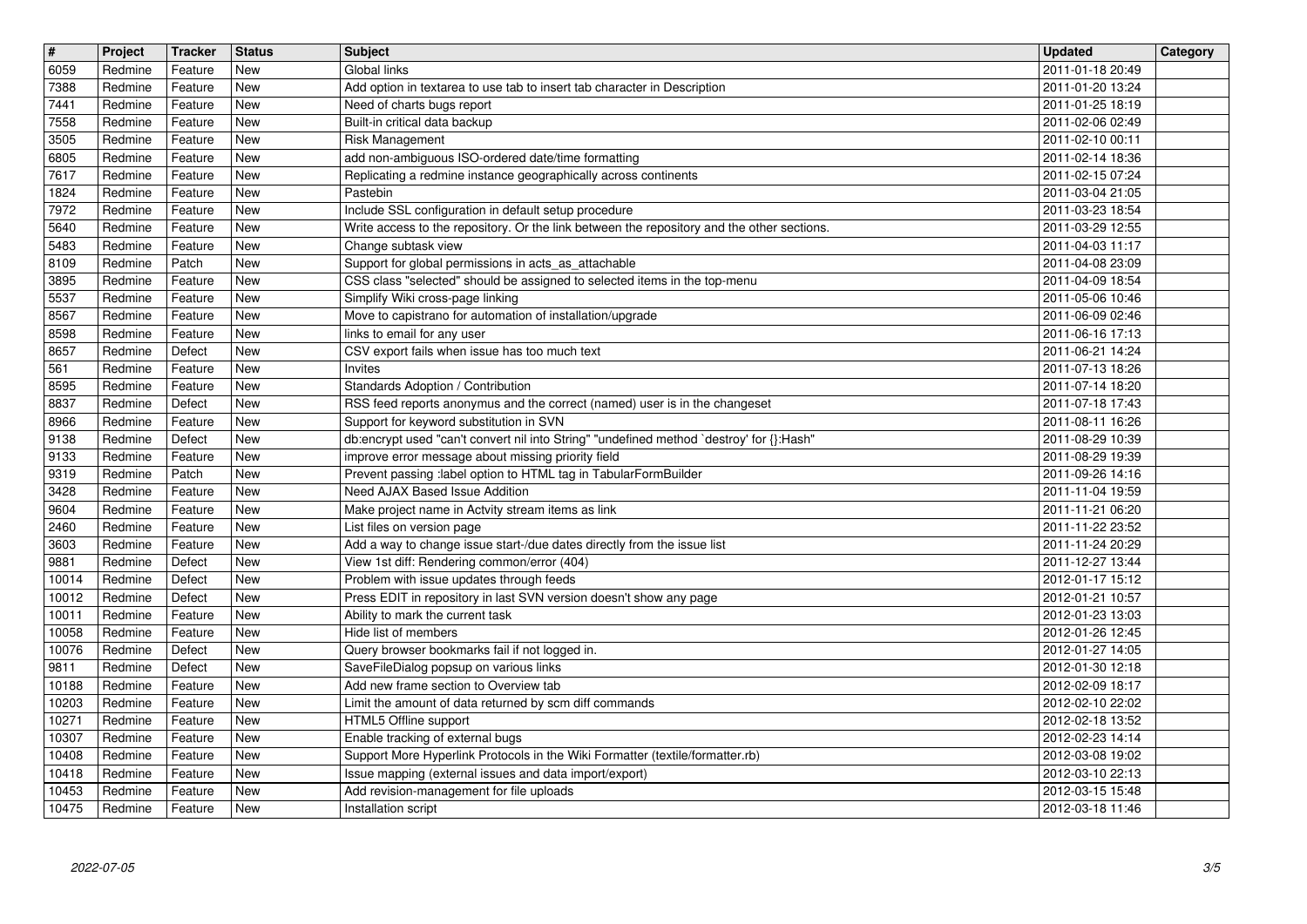| $\sqrt{t}$             | Project            | Tracker            | <b>Status</b>     | <b>Subject</b>                                                                                                                                                            | <b>Updated</b>                       | Category |
|------------------------|--------------------|--------------------|-------------------|---------------------------------------------------------------------------------------------------------------------------------------------------------------------------|--------------------------------------|----------|
| 5916<br>10499          | Redmine<br>Redmine | Feature<br>Feature | New<br>New        | Redmine Federation: interlinking between "joined" redmine installations<br>Ability to add caption to an exported visualization                                            | 2012-03-19 14:10<br>2012-03-20 20:05 |          |
| 10573                  | Redmine            | Feature            | New               | Excel2Wiki                                                                                                                                                                | 2012-03-30 14:59                     |          |
| 10578<br>10592         | Redmine<br>Redmine | Defect<br>Feature  | New<br><b>New</b> | Test case test_index_grouped_by_date (documents_controller_test.rb) fails depending upon local timezone.<br>Ability to Sync with Mac OS X Address Book Server via Carddav | 2012-04-01 07:49<br>2012-04-03 13:22 |          |
| 10589                  | Redmine            | Defect             | New               | Auto change my account by another one                                                                                                                                     | 2012-04-09 12:00                     |          |
| 11442<br>11654         | Redmine<br>Redmine | Feature<br>Feature | New<br>New        | Watch changes on folders or files<br>Restrict some roles per issue category                                                                                               | 2012-07-18 23:35<br>2012-08-19 20:11 |          |
| 11656                  | Redmine            | Feature            | New               | Resources in Redmine                                                                                                                                                      | 2012-08-20 11:14                     |          |
| 11808<br>6231          | Redmine<br>Redmine | Feature<br>Feature | New<br>New        | Requiring submitter to select an issue type<br>Version dependent to a subproject Version                                                                                  | 2012-09-10 23:09<br>2012-09-28 19:05 |          |
| 11657                  | Redmine            | Defect             | New               | Filters not save for a custom query                                                                                                                                       | 2012-10-04 16:39                     |          |
| 12023<br>11848         | Redmine<br>Redmine | Feature<br>Feature | New<br>New        | Verify workflow to the user "assign to"<br>Email in group                                                                                                                 | 2012-10-04 21:49<br>2012-10-10 08:35 |          |
| 11058<br>2389          | Redmine<br>Redmine | Defect<br>Feature  | New<br>New        | Run Redmine in a sub directory results in "No route matches"<br>Standard and custom issue fields should have a description/tooltip                                        | 2012-10-15 11:03<br>2012-10-23 13:50 |          |
| 683                    | Redmine            | Feature            | New               | Cross project reporting                                                                                                                                                   | 2012-10-27 23:04                     |          |
| 1137<br>1823           | Redmine<br>Redmine | Feature<br>Feature | New<br>New        | Project version<br>Yes/No Vote for "Can replicate issue?"                                                                                                                 | 2012-10-27 23:09<br>2012-10-28 19:08 |          |
| 466                    | Redmine            | Feature            | New               | Add Contact database for all Redime site                                                                                                                                  | 2012-10-30 18:10                     |          |
| 1024<br>3995           | Redmine<br>Redmine | Feature<br>Feature | New<br>New        | Remove unneeded .js files to speed page load<br>Upgrade to "Files" module                                                                                                 | 2012-10-30 21:32<br>2012-11-15 23:11 |          |
| 12436                  | Redmine            | Feature            | New               | Provide a contact form to contact users - especially ones with hidden email addresses                                                                                     | 2012-11-24 22:21                     |          |
| 12546<br>11434         | Redmine<br>Redmine | Feature<br>Feature | New<br>New        | Relate issues inside a project with subprojects<br>allow use autodetected host name                                                                                       | 2012-12-09 10:15<br>2012-12-14 10:53 |          |
| 12669                  | Redmine            | Defect             | New               | Filter preset does not save "projects" filter settings                                                                                                                    | 2012-12-23 15:57                     |          |
| 12766<br>12804         | Redmine<br>Redmine | Feature<br>Feature | New<br>New        | Enable arrays and watcher in query column_content<br>Combine js and css into a single file, and use html5 async attribute                                                 | 2013-01-08 14:36<br>2013-01-11 00:18 |          |
| 4548                   | Redmine            | Patch              | New               | please pull in debian branch                                                                                                                                              | 2013-01-13 21:04                     |          |
| 5286<br>373            | Redmine<br>Redmine | Feature<br>Feature | Reopened<br>New   | Need a way to load all issues in 1 web request, not just 25/50/100<br>Graphical slider for setting "% Done" field                                                         | 2013-01-15 10:55<br>2013-01-15 11:04 |          |
| 12944                  | Redmine            | Feature            | New               | Displaying users by Groups                                                                                                                                                | 2013-01-23 09:29                     |          |
| 12966<br>13056         | Redmine<br>Redmine | Feature<br>Feature | New<br>New        | Cross-connection of Modules<br>Add more option on related issues filters                                                                                                  | 2013-01-24 11:05<br>2013-02-01 11:25 |          |
| 13068                  | Redmine            | Patch              | New               | Allow plugins to generate test coverage reports on MRI 1.9                                                                                                                | 2013-02-15 23:44                     |          |
| 2181<br>13290          | Redmine<br>Redmine | Feature<br>Defect  | New<br>New        | Display more statistics about a user on the account page<br>Internal Error instead login screen when anonymous user is redirected to wiki page                            | 2013-02-18 04:33<br>2013-02-26 10:26 |          |
| 13334                  | Redmine            | Feature            | New               | Custom Fields mod. before commit to db                                                                                                                                    | 2013-03-01 19:16                     |          |
| $\boxed{374}$<br>13189 | Redmine<br>Redmine | Feature<br>Defect  | New<br>New        | Support for milestones/iterations as part of projects<br>Redmine version in trunk should be based on next major release                                                   | 2013-03-07 12:22<br>2013-03-11 20:26 |          |
| 13484                  | Redmine            | Defect             | New               | restricted access folder in a redmine project                                                                                                                             | 2013-03-15 13:49                     |          |
| 1166<br>2709           | Redmine<br>Redmine | Feature<br>Feature | New<br>New        | broadcast<br>Modify default values                                                                                                                                        | 2013-03-18 05:56<br>2013-03-18 07:53 |          |
|                        |                    |                    |                   |                                                                                                                                                                           |                                      |          |
|                        |                    |                    |                   |                                                                                                                                                                           |                                      |          |
|                        |                    |                    |                   |                                                                                                                                                                           |                                      |          |
|                        |                    |                    |                   |                                                                                                                                                                           |                                      |          |
|                        |                    |                    |                   |                                                                                                                                                                           |                                      |          |
|                        |                    |                    |                   |                                                                                                                                                                           |                                      |          |
|                        |                    |                    |                   |                                                                                                                                                                           |                                      |          |
|                        |                    |                    |                   |                                                                                                                                                                           |                                      |          |
|                        |                    |                    |                   |                                                                                                                                                                           |                                      |          |
|                        |                    |                    |                   |                                                                                                                                                                           |                                      |          |
|                        |                    |                    |                   |                                                                                                                                                                           |                                      |          |
|                        |                    |                    |                   |                                                                                                                                                                           |                                      |          |
|                        |                    |                    |                   |                                                                                                                                                                           |                                      |          |
|                        |                    |                    |                   |                                                                                                                                                                           |                                      |          |
|                        |                    |                    |                   |                                                                                                                                                                           |                                      |          |
|                        |                    |                    |                   |                                                                                                                                                                           |                                      |          |
|                        |                    |                    |                   |                                                                                                                                                                           |                                      |          |
|                        |                    |                    |                   |                                                                                                                                                                           |                                      |          |
|                        |                    |                    |                   |                                                                                                                                                                           |                                      |          |
|                        |                    |                    |                   |                                                                                                                                                                           |                                      |          |
|                        |                    |                    |                   |                                                                                                                                                                           |                                      |          |
|                        |                    |                    |                   |                                                                                                                                                                           |                                      |          |
|                        |                    |                    |                   |                                                                                                                                                                           |                                      |          |
|                        |                    |                    |                   |                                                                                                                                                                           |                                      |          |
|                        |                    |                    |                   |                                                                                                                                                                           |                                      |          |
|                        |                    |                    |                   |                                                                                                                                                                           |                                      |          |
|                        |                    |                    |                   |                                                                                                                                                                           |                                      |          |
|                        |                    |                    |                   |                                                                                                                                                                           |                                      |          |
|                        |                    |                    |                   |                                                                                                                                                                           |                                      |          |
|                        |                    |                    |                   |                                                                                                                                                                           |                                      |          |
|                        |                    |                    |                   |                                                                                                                                                                           |                                      |          |
|                        |                    |                    |                   |                                                                                                                                                                           |                                      |          |
|                        |                    |                    |                   |                                                                                                                                                                           |                                      |          |
|                        |                    |                    |                   |                                                                                                                                                                           |                                      |          |
|                        |                    |                    |                   |                                                                                                                                                                           |                                      |          |
|                        |                    |                    |                   |                                                                                                                                                                           |                                      |          |